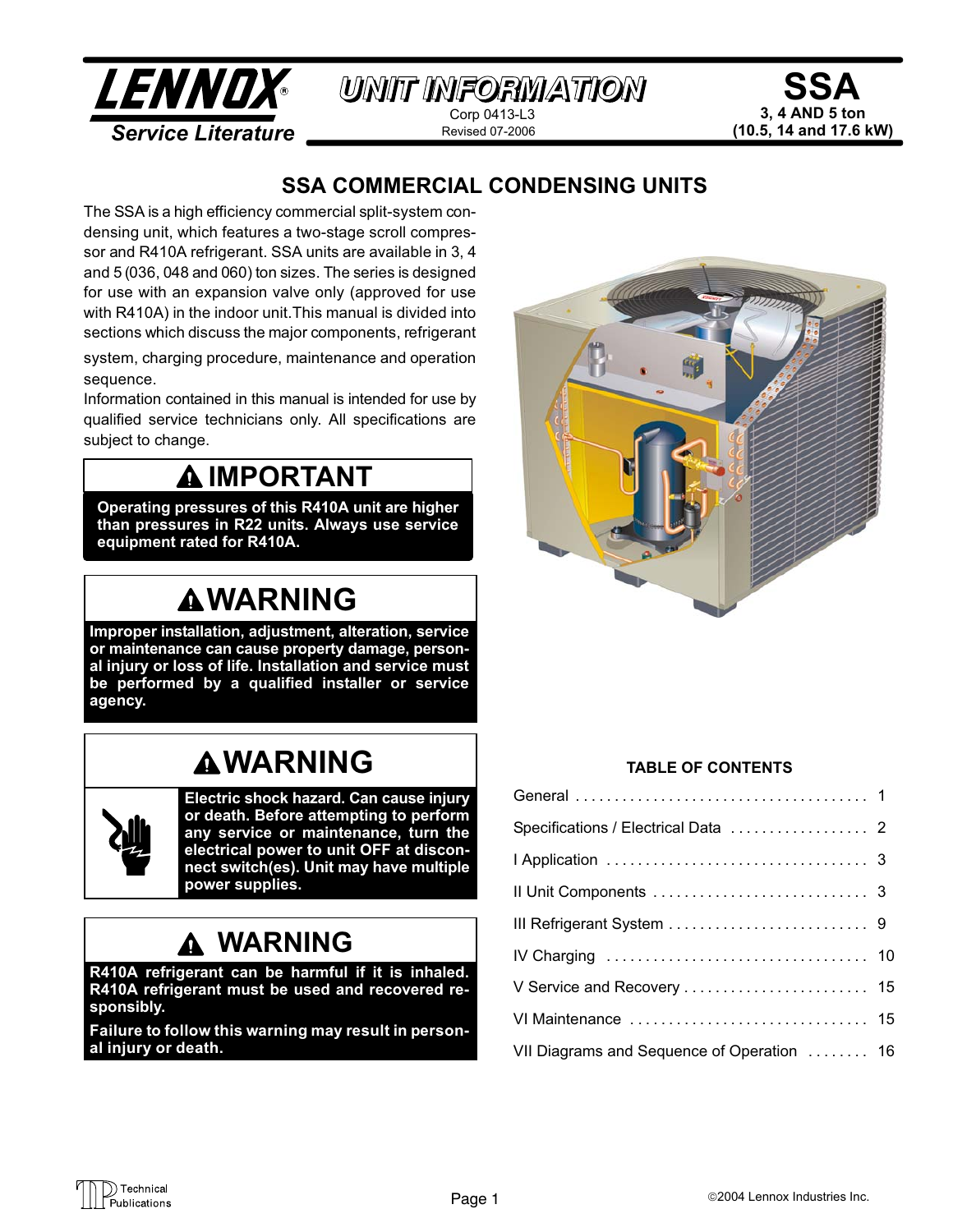### Specifications

| General<br><b>Data</b>       | <b>Nominal Tonnage</b><br>Model No.     | 3<br><b>SSA036H4</b>                                            | 4<br><b>SSA048H4</b>                                            | 5<br><b>SSA060H4</b>                                            |
|------------------------------|-----------------------------------------|-----------------------------------------------------------------|-----------------------------------------------------------------|-----------------------------------------------------------------|
| <sup>1</sup> Cooling         | Net cooling capacity - Btuh (kW)        | 37,000 (10.8)                                                   | 49,000 (14.4)                                                   | 59,000 (17.3)                                                   |
| Performance                  | Total unit watts                        | 2935                                                            | 4085                                                            | 5310                                                            |
|                              | <b>SEER</b>                             | 17.25                                                           | 16.35                                                           | 15.30                                                           |
|                              | EER                                     | 12.60                                                           | 12.30                                                           | 11.35                                                           |
|                              | <sup>2</sup> Sound Rating Number (dB)   | 72                                                              | 75                                                              | 76                                                              |
| <b>Refrigerant</b>           | <sup>3</sup> R-410A charge furnished    | 8 lbs. 5 oz (3.77 kg)                                           | 8 lbs. 13 oz (4.00 kg)                                          | 11 lbs. 7 oz (5.19 kg)                                          |
| <b>Compressor Type (No.)</b> |                                         | <b>Copeland Scroll</b><br>Ultra Tech <sup>™</sup> Two-Stage (1) | <b>Copeland Scroll</b><br>Ultra Tech <sup>™</sup> Two-Stage (1) | <b>Copeland Scroll</b><br>Ultra Tech <sup>™</sup> Two-Stage (1) |
| <b>Connections</b>           | Liquid line (o.d.) - in. (mm)           | 3/8(9.5)                                                        | 3/8(9.5)                                                        | 3/8(9.5)                                                        |
| (sweat)                      | Suction line (o.d.) - in. (mm)          | 7/8 (22.2)                                                      | $7/8$ (22.2)                                                    | $1-1/8$ (28.5)                                                  |
| <b>Condenser</b>             | Net face area - sq. ft. (m2) Outer coil | 16 (1.94)                                                       | 18.3 (1.70)                                                     | 21.8(2.03)                                                      |
| Coil                         | Inner coil                              | 13.3(1.24)                                                      | 13.3 (1.24)                                                     | 21.1 (1.96)                                                     |
|                              | Tube diameter - in. (mm)                | 5/16(0.52)                                                      | 5/16(0.52)                                                      | 5/16(0.52)                                                      |
|                              | No. of rows                             | 1.83                                                            | 1.73                                                            | 2                                                               |
|                              | Fins per inch (m)                       | 22                                                              | 22                                                              | 22                                                              |
| <b>Condenser</b>             | Diameter - in. (mm)                     | 24 (610)                                                        | 24 (610)                                                        | 24 (610)                                                        |
| Fan                          | No. of blades                           | 3                                                               | 3                                                               | 3                                                               |
|                              | Motor hp (W)                            | 1/6(124)                                                        | 1/4(187)                                                        | 1/4(187)                                                        |
|                              | $Cfm$ ( $L/s$ )                         | 3160 (1485)                                                     | 3900 (1840)                                                     | 4200 (1980)                                                     |
|                              | Rpm                                     | 825                                                             | 820                                                             | 820                                                             |
|                              | Watts                                   | 200                                                             | 270                                                             | 300                                                             |

1 Certified in accordance with USE certification program which is based on ARI Standard 210/240 with 25 ft. (7.6 m) of connecting refrigerant lines.

 $^2$  Sound Rating Number rated in accordance with test conditions included in ARI Standard 270.<br><sup>3</sup> Refrigerant charge sufficient for 15 ft. (4.6 m) length of refrigerant lines.

# Electrical Data

| Electrical        | Model No.                                          |          | <b>SSA036H4</b> |          | <b>SSA048H4</b> |          | <b>SSA060H4</b> |  |
|-------------------|----------------------------------------------------|----------|-----------------|----------|-----------------|----------|-----------------|--|
| <b>Data</b>       | Line voltage data - 3ph-60hz                       | 208/230V | 460V            | 208/230V | 460V            | 208/230V | 460V            |  |
|                   | <sup>1</sup> Maximum overcurrent protection (amps) | 25       | 15              | 30       | 15              | 40       | 20              |  |
|                   | <sup>2</sup> Minimum circuit ampacity              | 15.1     | 6.8             | 18.6     | 9.2             | 23.7     | 12.4            |  |
| <b>Compressor</b> | Rated load amps                                    | 11.2     | 4.5             | 13.5     | 6.4             | 17.6     | 9.0             |  |
|                   | Locked rotor amps                                  | 58       | 29              | 88       | 41              | 123      | 62              |  |
|                   | Power factor                                       |          | .98             | .99      | .99             | .99      | .99             |  |
| <b>Condenser</b>  | Full load amps                                     | 1.1      | 1.1             | 1.7      | 1.1             | 1.7      | 1.1             |  |
| <b>Fan Motor</b>  | Locked rotor amps                                  | 2        | $\overline{2}$  | 3.1      | 2               | 3.1      | 2               |  |

NOTE − Extremes of operating range are plus 10% and minus 5% of line voltage.

<sup>1</sup> HACR type breaker or fuse.

 $2$  Refer to National or Canadian Electrical Code manual to determine wire, fuse and disconnect size requirements.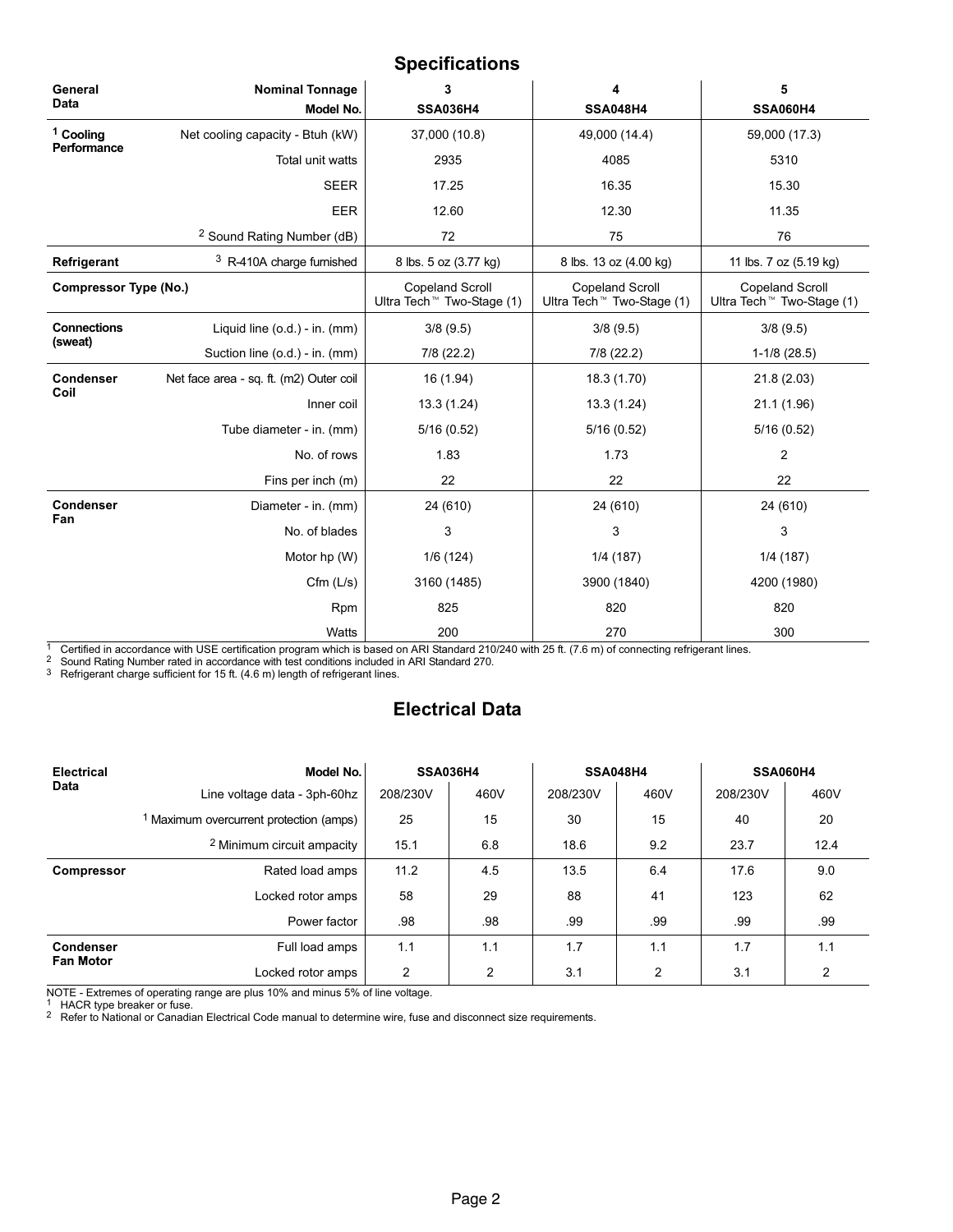# Field Installed Accessories

<span id="page-2-0"></span>

|                                      |                                       | Model No.      | <b>SSA036H4</b>                                         | <b>SSA048H4</b>                                         | <b>SSA060H4</b>                                         |
|--------------------------------------|---------------------------------------|----------------|---------------------------------------------------------|---------------------------------------------------------|---------------------------------------------------------|
|                                      | <b>Compressor Low Ambient Cut-Off</b> |                | 45F08                                                   | 45F08                                                   | 45F08                                                   |
| <b>Compressor Time-Off Control</b>   |                                       |                | 47J27                                                   | 47J27                                                   | 47J27                                                   |
| Freezestat                           |                                       | 3/8 in. tubing | 93G35                                                   | 93G35                                                   | 93G35                                                   |
|                                      |                                       | 1/2 in. tubing | 39H29                                                   | 39H29                                                   | 39H29                                                   |
|                                      |                                       | 5/8 in. tubing | 50A93                                                   | 50A93                                                   | 50A93                                                   |
| <b>Hail Guards</b>                   |                                       |                | 79M15                                                   | 79M15                                                   | 79M16                                                   |
| <b>Indoor Blower Speed Relay Kit</b> |                                       |                | 40K58                                                   | 40K58                                                   | 40K58                                                   |
| <sup>1</sup> Low Ambient             | to $30^{\circ}$ F (-1 $^{\circ}$ C)   |                | 34M72                                                   | 34M72                                                   | 34M72                                                   |
| <b>Kits</b>                          | $2$ to 0°F (-18°C)                    | Controller     | 43N88                                                   | 43N88                                                   | 43N88                                                   |
|                                      | Condenser Fan Motor - 208/230V        |                | 69H73                                                   | 69H73                                                   | 69H73                                                   |
|                                      | 460V                                  |                | 69H74                                                   | 69H74                                                   | 69H74                                                   |
|                                      | Run Capacitor                         |                | 53H32                                                   | 53H32                                                   | 53H32                                                   |
| <b>Mounting Base</b>                 | Catalog No. (Model No.)               |                | 69J07 (MB2-L)                                           | 69J07 (MB2-L)                                           | 69J07 (MB2-L)                                           |
|                                      |                                       | Net Weight     | 15 lbs. (7 kg)                                          | 15 lbs. (7 kg)                                          | 15 lbs. (7 kg)                                          |
|                                      | Dimensions - in. (mm)                 |                | $32 \times 34 \times 3$<br>$(813 \times 864 \times 76)$ | $32 \times 34 \times 3$<br>$(813 \times 864 \times 76)$ | $32 \times 34 \times 3$<br>$(813 \times 864 \times 76)$ |
| Refrigerant                          | 15 ft. (4.6 m) length                 |                | L15-65-15                                               | L15-65-15                                               | <b>Field Fabricate</b>                                  |
| <b>Line Set</b>                      | 30 ft. (9 m) length                   |                | L15-65-30                                               | L15-65-30                                               | <b>Field Fabricate</b>                                  |
|                                      | 40 ft. (12 m) length                  |                | L15-65-40                                               | L15-65-40                                               | <b>Field Fabricate</b>                                  |
|                                      | 50 ft. (15 m) length                  |                | L15-65-50                                               | L15-65-50                                               | <b>Field Fabricate</b>                                  |
| <b>Time Delay Relay Kit</b>          |                                       |                | 58M81                                                   | 58M81                                                   | 58M81                                                   |

<sup>1</sup> 3/8 in. Freezestat must be ordered separately.

2 Condenser fan motor and capacitor must be replaced (order separately).

# I−APPLICATION

All major components (indoor blower and coil) must be matched according to Lennox recommendations for the compressor to be covered under warranty. Refer to the Engineering Handbook for approved system matchups. A misapplied system will cause erratic operation and can result in early compressor failure.

# II−Unit Components

### ELECTROSTATIC DISCHARGE (ESD) Precautions and Procedures

# **A CAUTION**

Electrostatic discharge can affect electronic components. Take precautions during unit installation and service to protect the unit's electronic controls. Precautions will help to avoid control exposure to electrostatic discharge by putting the unit, the control and the technician at the same electrostatic potential. Neutralize electrostatic charge by touching hand and all tools on an unpainted unit surface before performing any service procedure.

### A−Two−Stage Scroll Compressor (B1)



#### FIGURE 1

The scroll compressor design is simple, efficient and requires few moving parts. A cutaway diagram of the scroll compressor is shown in figure 1.The scrolls are located in the top of the compressor can and the motor is located just below. The oil level is immediately below the motor.

The scroll is a simple compression concept centered around the unique spiral shape of the scroll and its inherent properties. Figure [2](#page-3-0) shows the basic scroll form. Two identical scrolls are mated together forming concentric spiral shapes (figure [3](#page-3-0) ). One scroll remains stationary, while the other is allowed to "orbit" (figure [4](#page-4-0)). Note that the orbiting scroll does not rotate or turn but merely "orbits" the stationary scroll.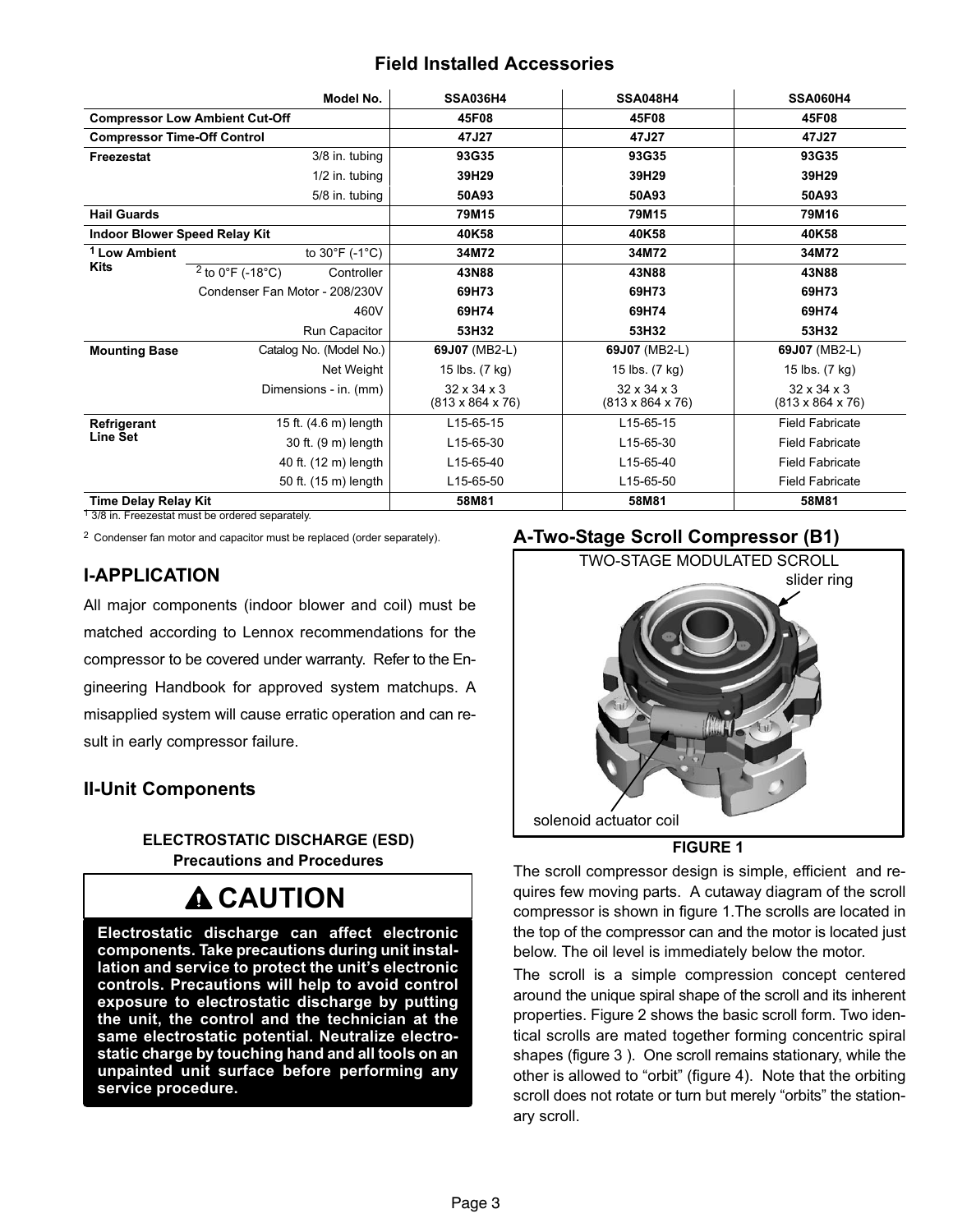<span id="page-3-0"></span>

FIGURE 3

The counterclockwise orbiting scroll draws gas into the outer crescent shaped gas pocket created by the two scrolls (figure 4 − 1). The centrifugal action of the orbiting scroll seals off the flanks of the scrolls (figure 4 - 2). As the orbiting motion continues, the gas is forced toward the center of the scroll and the gas pocket becomes compressed (figure 4 −3). When the compressed gas reaches the center, it is discharged vertically into a chamber and discharge port in the top of the compressor (figure[1](#page-2-0)). The discharge pressure forcing down on the top scroll helps seal off the upper and lower edges (tips) of the scrolls (figure 3 ). During a single orbit, several pockets of gas are compressed simultaneously providing smooth continuous compression.

The scroll compressor is tolerant to the effects of liquid return. If liquid enters the scrolls, the orbiting scroll is allowed to separate from the stationary scroll. The liquid is worked toward the center of the scroll and is discharged. If the compressor is replaced, conventional Lennox cleanup practices must be used.

Due to its efficiency, the scroll compressor is capable of drawing a much deeper vacuum than reciprocating compressors. Deep vacuum operation can cause internal fusite arcing resulting in damaged internal parts and will result in compressor failure. This type of damage can be detected and will result in denial of warranty claims.The scroll compressor can be used to pump down refrigerant as long as the pressure is not reduced below 7 psig.

NOTE − During operation, the head of a scroll compressor may be hot since it is in constant contact with discharge gas.

The scroll compressors in all SSA model units are designed for use with R410A refrigerant and operation at high pressures. Compressors are shipped from the factory with 3MA (32MMMA) P.O.E. oil. If oil must be added for service, Copeland has approved Mobil EAL<sup>™</sup> Arctic 22CC and ICI EMKARATE<sup>™</sup> RL32CF for use with these compressors. Lennox recommends adding 1 oz. of oil per additional 10 ft. for applications with line sets over 50 ft. See electrical section in this manual for compressor specifications.

#### TWO−STAGE OPERATION

The two−stage scroll compressor operates like any standard scroll compressor with the exception the two−stage compressor modulates between first stage (low capacity approximately 67%) and second stage (high capacity). Modulation occurs when gas is bypassed through bypass ports (figure [5](#page-4-0) bypass ports open) in the first suction pocket. This bypassing of gas allows the compressor to operate on first stage (low capacity) if thermostat demand allows. Indoor thermostat setting will determine first or second stage operation. The compressor will operate on first−stage until demand is satisfied or the indoor temperature reaches the thermostat set point calling for second−stage.

Second−stage (high capacity) is achieved by blocking the bypass ports (figure [5](#page-4-0) bypass ports closed) with a slider ring. The slider ring begins in the open position and is controlled by a 24VDC internal solenoid. On a Y2 call the internal solenoid closes the slider ring, blocking the bypass ports and bringing the compressor to high capacity. Two− stage modulation can occur during a single thermostat demand as the motor runs continuously while the compressor modulates from first−stage to second− stage.

NOTE − During operation, the head of a scroll compressor may be hot since it is in constant contact with discharge gas.

#### Three−Phase Compressor Rotation

Three−phase scroll compressors must be phased sequentially to ensure correct compressor rotation and operation. At compressor start−up, a rise in discharge and drop in vapor pressures indicate proper compressor phasing and operation. If discharge and vapors pressures do not perform normally, follow the steps below to correctly phase in the unit.

- 1 Disconnect power to the unit.
- 2 Reverse any two field power leads to the unit.
- 3 − Reapply power to the unit.

Discharge and vapor pressures should operate at their normal start−up ranges.

NOTE − Compressor noise level will be significantly higher when phasing is incorrect and the unit will not provide cooling when compressor is operating backwards. Continued backward operation will cause the compressor to cycle on internal protector.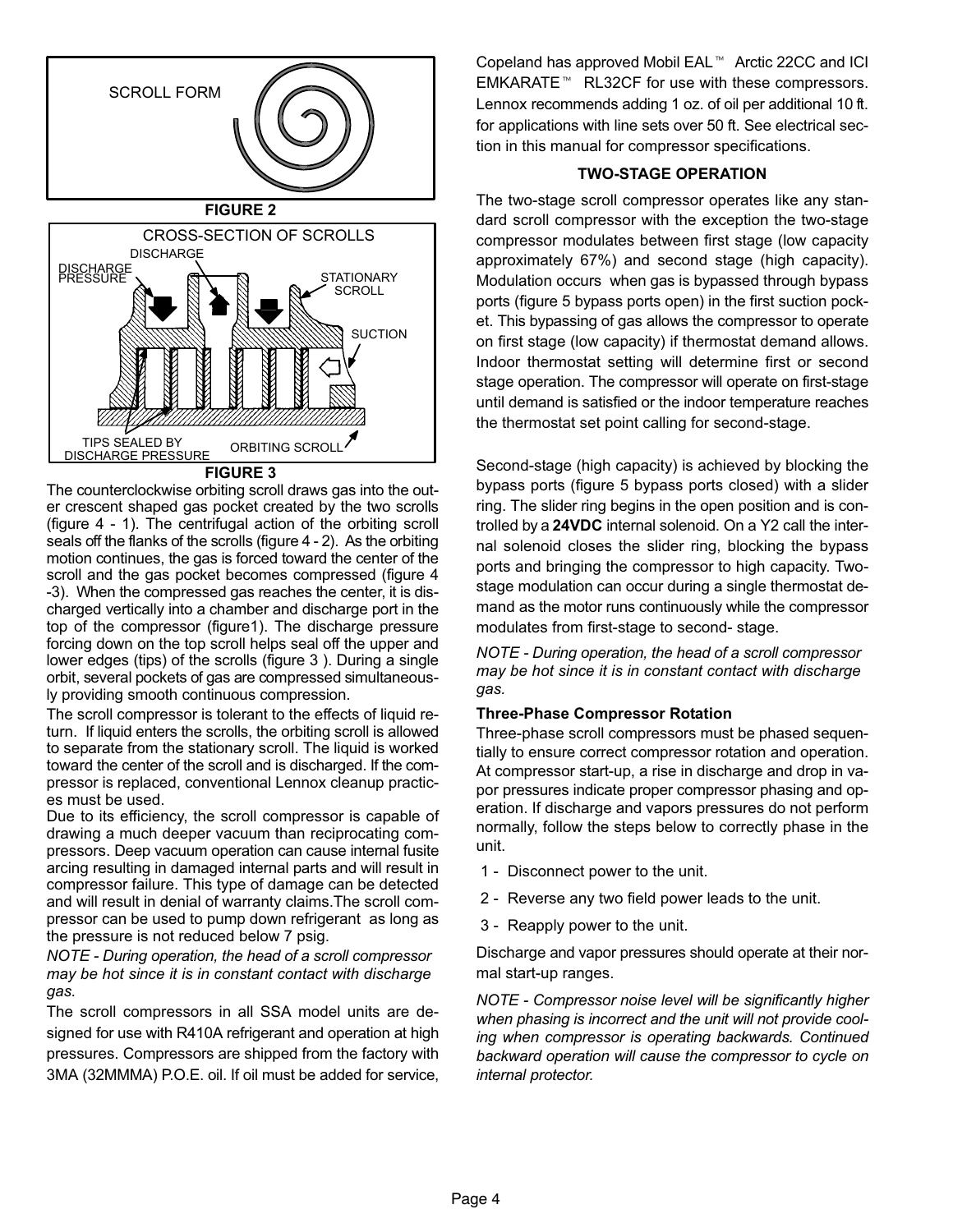<span id="page-4-0"></span>

FIGURE 4



FIGURE 5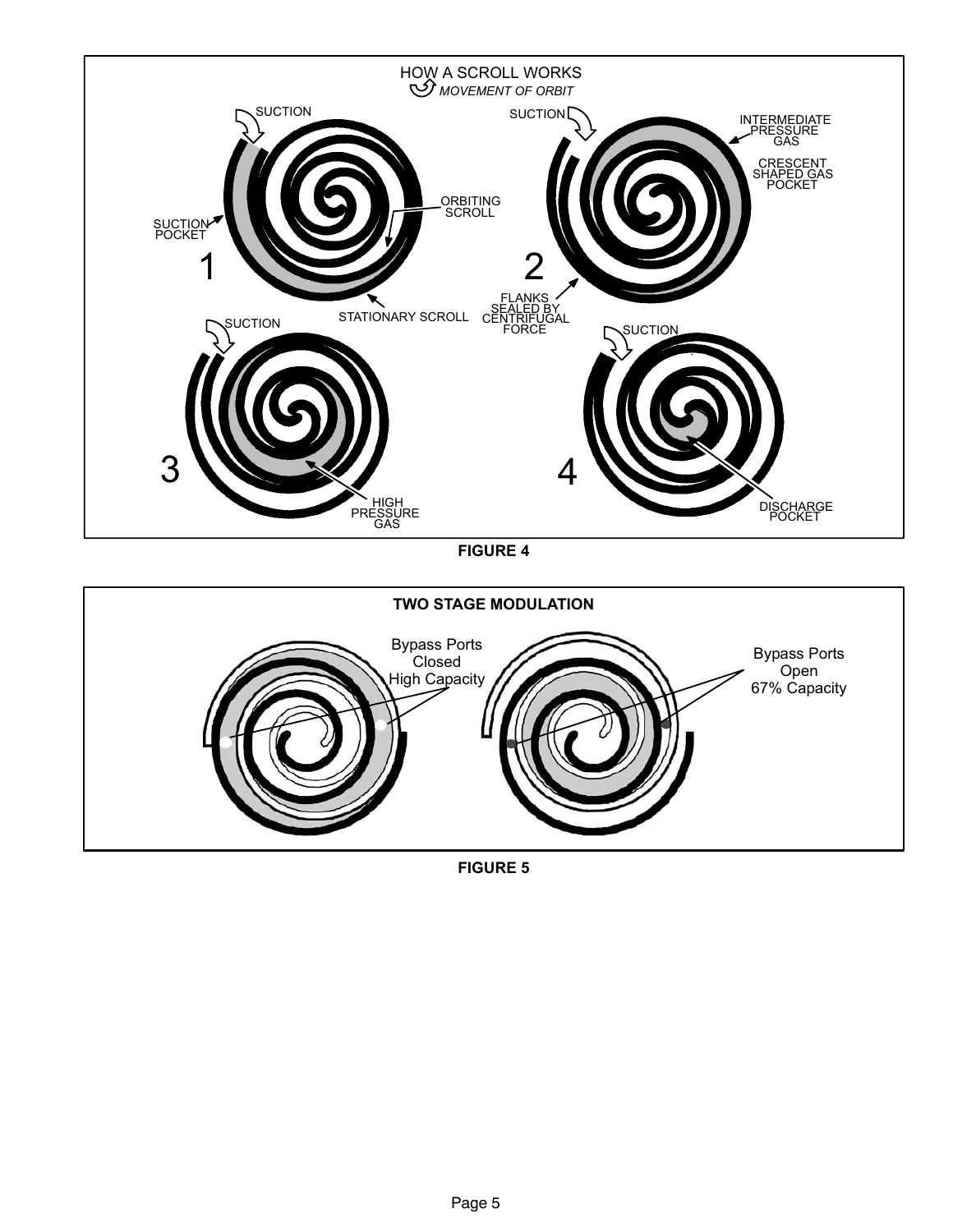#### INTERNAL SOLENOID (L34)

The internal unloader solenoid controls the two−stage operation of the compressor by shifting a slide ring mechanism to open two by−pass ports in the first compression pocket of the scrolls in the compressor. The internal solenoid is activated by a 24 volt direct current solenoid coil. The coil power requires 20VAC. The internal wires from the solenoid in the compressor are routed to a 2 pin fusite connection on the side of the compressor shell. The external electrical connection is made to the compressor with a molded plug assembly. This plug contains a full wave rectifier that converts 24 volt AC into 24 volt DC power to power the unloader solenoid. Refer to unit diagram for internal circuitry view of plug).

If it is suspect the unloader is not operating properly, check the following

#### STEP 1

 Connect an amp meter onto the common main power leg of the compressor (black wire). With compressor operating, cycle 24VAC on and off to full wave recifier plug at 10 second intervals (cycle from Y1 to Y2 demands). The amperage should go up or down at least 25%. If amperage varies as voltage is applied to the recifier plug, the unloader solenoid is operating correctly and no further checks are required. If amperage does not change, proceed to step 2.



#### STEP<sub>2</sub>

Shut compressor off. Apply 24VAC directly to the full wave rectifier plug wire leads and listen for a "click" as the solenoid returns to its original position. If "click can't be heard, go to step 3 & 4.



#### STEP 3

Shut all power off to unit (main and low voltage). Unplug the molded plug from unloader solenoid fusite. Using a volt meter set on 200 ohm scale (a) measure the resistance at the 2 fusite pins that go to the internal unloader solenoid in the compressor. The resistance should be 32 to 60 ohms depending on the compressor temperature.

(b) Measure the resistance from each fusite pin to ground. There should not be continuity to ground. If coil is grounded replace compressor.



#### STEP 4

 With all power off to the unit, unplug the full wave rectifier plug from the fusite connection on the compressor. Turn the low voltage power back onto the unit. Supply 24VAC to the wires of the full wave rectifier plug. Set volt meter to DC volts and measure the DC voltage at the female connector end of the full wave rectifier plug. The DC voltage reading should be 1.5 to 3 volts lower than the input voltage to the plug wire leads. (EX: Input voltage is 24VAC output voltage is 22VDC).

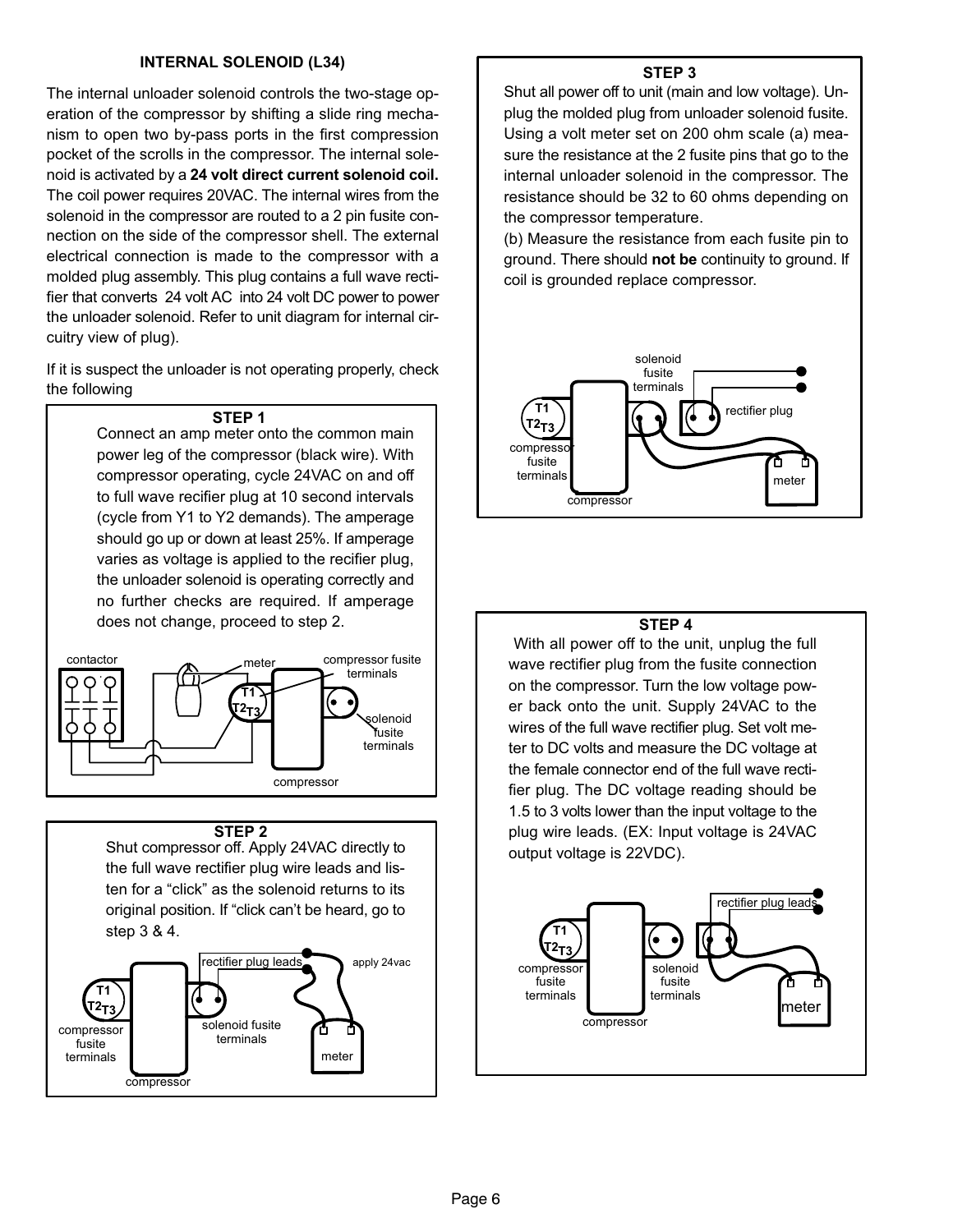# B−High Pressure Switch (S4)

# IMPORTANT

#### Pressure switch settings for R410A refrigerant will be significantly higher than units with R22.

A manual-reset, single-pole/single-throw high pressure switch is located in the liquid line. The switch shuts off the compressor when liquid line pressure rises above the factory setting. The switch is normally closed and is permanently adjusted to trip (open) at  $640 + 10$  psi. See figure [8](#page-7-0) for switch location.

### C−Low Pressure Switch (S87)

All SSA units are equipped with an auto-reset, single-pole/ single-throw low pressure switch is located in the vapor line.This switch shuts off the compressor when vapor line pressure drops below the factory setting. The switch is closed during normal operating pressure conditions and is permanently adjusted to trip (open) at  $50 + 5$  psi. The switch automatically resets when vapor line pressure rises above 90  $\pm$  5 psi. See figure [8](#page-7-0) for switch location.

### D−Crankcase Heater (HR1) and Thermostat

 The compressor in the Y voltage SSA units are equipped with a 70 watt, belly band type crankcase heater. HR1 prevents liquid from accumulating in the compressor. HR1 is controlled by a thermostat located on the liquid line. When liquid line temperature drops below 50° F the thermostat closes energizing HR1. The thermostat will open, de−energizing HR1 once liquid line temperature reaches 70° F.

The compressor in the G voltage SSA units have a thermostat located in the dis−charge line. When discharge line temperature drops below 74° F the thermostat closes energizing HR1. The thermostat will open, de−energizing HR1 once discharge line temperature reaches 94° F .

# E−Contactor (K1)

The compressor is energized by a contactor located in the control box. SSA units are three−phase with triple pole contactors. See figure [8](#page-7-0) for location.



# **A DANGER**

### Shock Hazard

Remove all power at disconnect before removing access panel. Potential exists for electrical shock resulting in injury or death. Line voltage exists at all components (even when unit is not in operation).

### F−Condenser Fan Motor (B4) & Capacitor (C1)

SSA units use single−phase PSC fan motors which require a run capacitor. The capacitor assists in the start up of the condenser fan. Rating s for (C1) will be on condenser fan motor nameplate. The specifications tables in this manual show the specifications of outdoor fans used in SSA units. In all units, the outdoor fan is controlled by the compressor contactor. See figure 6 if condenser fan motor replacement is necessary.



# IMPORTANT

Route fan motor leads away from fan blades when replacing fan motor. Use wire drip loop as shown in figure 6.

| <b>TABLE 1</b>  |                   |  |  |
|-----------------|-------------------|--|--|
| <b>SSA UNIT</b> | "A" DIM. $+$ 1/8" |  |  |
| -036            | $1 - 1/2"$        |  |  |
| -048            | $2 - 1/16"$       |  |  |
| -060            | $2 - 1/16"$       |  |  |

Rain shield location is critical on the condenser fan assembly. Installing the shields to close to the bearing hub will create noise and may affect operation. Installing too far away will allow moisture to enter bearing resulting in motor failure. See figure 7.



FIGURE 7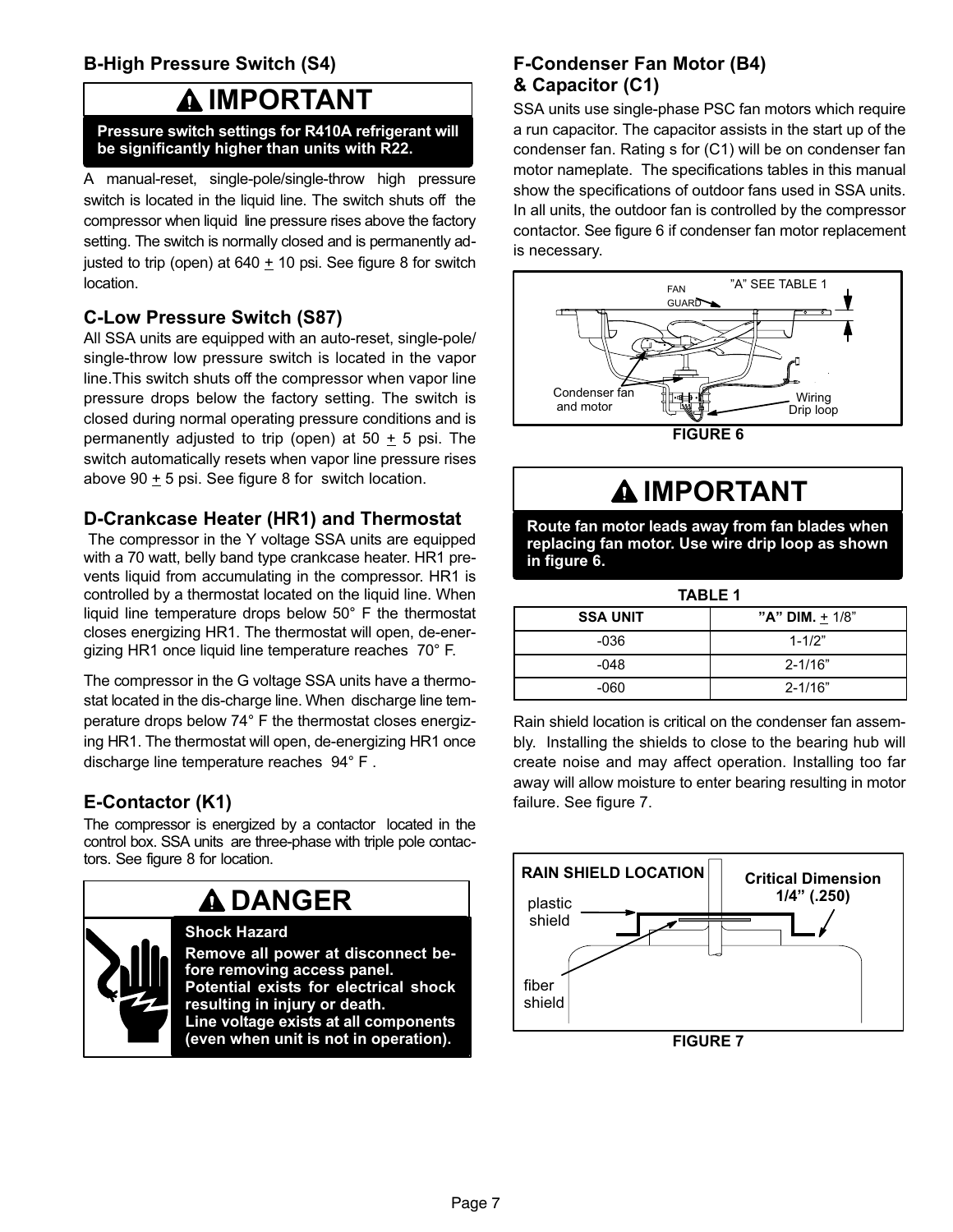<span id="page-7-0"></span>

FIGURE 8

# G−Drier

A filter drier designed for all SSA model units is factory installed in the liquid line. The filter drier is designed to remove moisture and foreign matter, which can lead to compressor failure.

#### Moisture and / or Acid Check

Because POE oils absorb moisture, the dryness of the system must be verified any time the refrigerant system is exposed to open air. A compressor oil sample must be taken to determine if excessive moisture has been introduced to the oil. Table 2 lists kits available from Lennox to check POE oils.

If oil sample taken from a system that has been exposed to open air does not test in the dry color range, the filter drier MUST be replaced.

# **A IMPORTANT**

Replacement filter drier MUST be approved for R410A refrigerant and POE application.

#### Foreign Matter Check

It is recommended that a liquid line filter drier be replaced when the pressure drop across the filter drier is greater than 4 psig.

| KIT                          | <b>CONTENTS</b>                          | <b>TUBE SHELF LIFE</b>                                        |  |  |  |  |
|------------------------------|------------------------------------------|---------------------------------------------------------------|--|--|--|--|
| 10N46 - Refrigerant Analysis | Checkmate-RT700                          |                                                               |  |  |  |  |
| 10N45 - Acid Test Tubes      | Checkmate-RT750A (three pack)            | 2 - 3 years @ room temperature. 3+<br>years refrigerated      |  |  |  |  |
| 10N44 - Moisture Test Tubes  | Checkmate - RT751 Tubes (three<br>pack)  | $6 - 12$ months $@$ room temperature. 2<br>years refrigerated |  |  |  |  |
| 74N40 - Easy Oil Test Tubes  | Checkmate - RT752C Tubes (three<br>pack) | 2 - 3 years $@$ room temperature. $3+$<br>years refrigerated  |  |  |  |  |
| 74N39 - Acid Test Kit        | Sporlan One Shot - TA-1                  |                                                               |  |  |  |  |

TARI F 2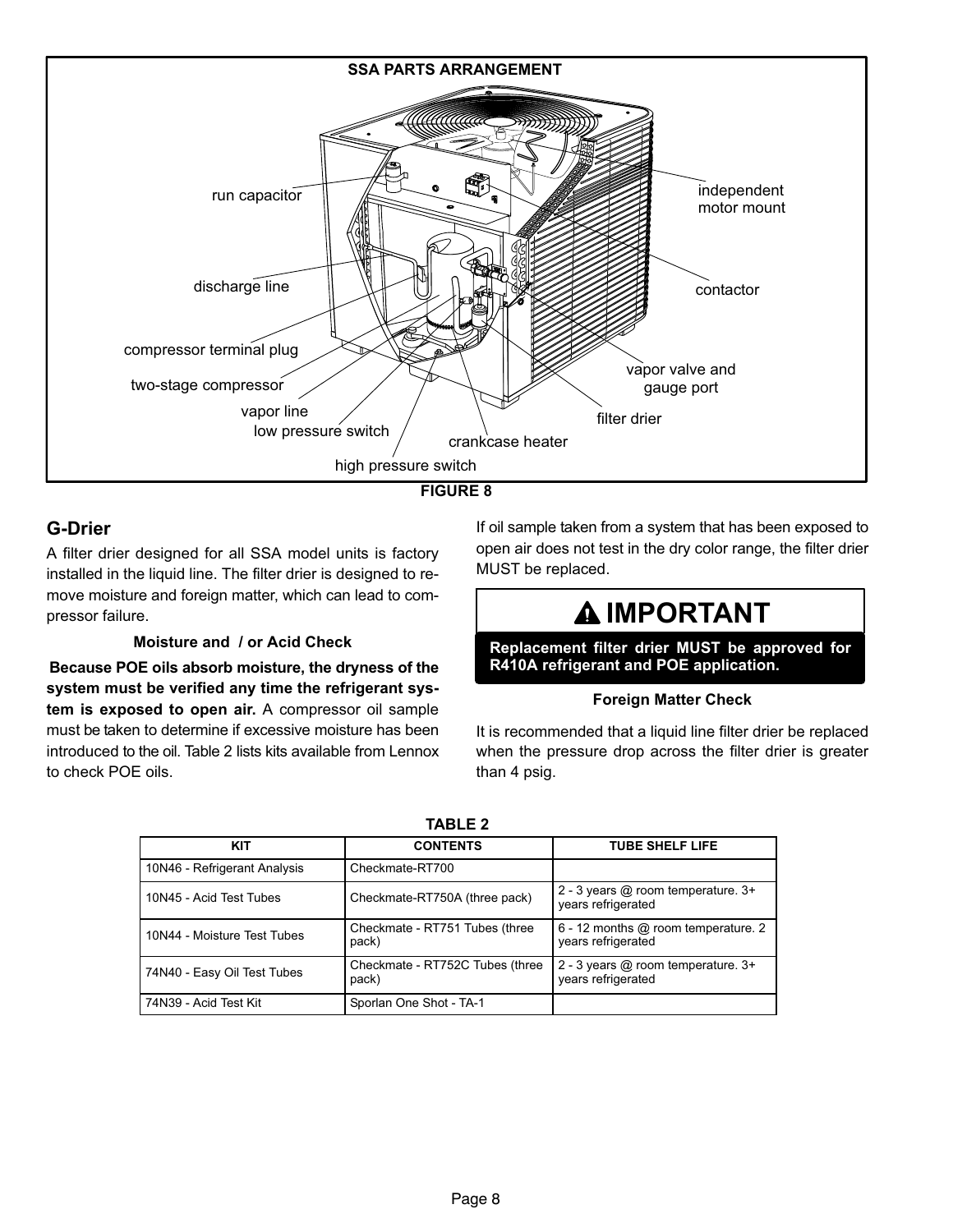#### MEASURING FILTER DRIER PRESSURE DROP

1− Shut off power to unit.

2− Remove high pressure switch from fitting next to filter drier. (A schrader core is located under the high pressure switch).

3− Install high pressure gauge hose onto high pressure switch fitting.

4− Turn power on to unit and turn room thermostat to call for cooling.

5− Record pressure reading on gauge.

6− Remove hose from high pressure fitting and install on liquid line valve.

7− Read liquid line valve pressure.

8− High pressure fitting pressure − liquid line valve pressure = filter drier pressure drop.

9- If pressure drop is greater than 4 psig replace filter drier. See figure 10.

10− Re−install high pressure switch.



### FIGURE 9

#### REPLACING FILTER DRIER

1− Recover all refrigerant from unit.

2− Remove original filter drier.

3− Install new filter drier in existing location or alternate location as shown. Proper brazing procedures should be followed.

4− Evacuate system. See section [IV−](#page-9-0) part [B−.](#page-10-0)

5− Recharge system. See section [IV−](#page-9-0) part [C−](#page-11-0).



#### FIGURE 10

### III−REFRIGERANT SYSTEM A−Plumbing

Field refrigerant piping consists of liquid and vapor lines from the outdoor unit (sweat connections) to the indoor coil (flare or sweat connections). Use Lennox L15 (sweat, nonflare) series line sets as shown in table 3 or use field-fabricated refrigerant lines. Valve sizes are also listed in table 3.

| <b>SSA</b> |                                | <b>Valve Size</b><br><b>Recommended Line Set</b><br><b>Connections</b> |                                |                                  |                                                  |
|------------|--------------------------------|------------------------------------------------------------------------|--------------------------------|----------------------------------|--------------------------------------------------|
|            | Liquid<br>Line                 | Vapor<br>Line                                                          | Liquid<br>Line                 | Vapor<br>Line                    | L <sub>15</sub><br><b>Line Sets</b>              |
| $-036$     | $3/8$ in.<br>$(10 \text{ mm})$ | $7/8$ in.<br>(22 mm)                                                   | $3/8$ in.<br>$(10 \text{ mm})$ | $7/8$ in.<br>$(22 \text{ mm})$   | $L$ 15-65<br>15 ft. - 50 ft.<br>$(4.6 m - 15 m)$ |
| $-048$     | $3/8$ in.<br>$(10 \text{ mm})$ | $7/8$ in.<br>$(22 \text{ mm})$                                         | $3/8$ in.<br>$(10 \text{ mm})$ | $7/8$ in.<br>$(22 \text{ mm})$   | $L$ 15-65<br>15 ft. - 50 ft.<br>$(4.6 m - 15 m)$ |
| $-060$     | $3/8$ in.<br>(10 mm)           | $1-1/8$ in.<br>(29 mm)                                                 | $3/8$ in.<br>(10 mm)           | $1-1/8$ in.<br>$(29 \text{ mm})$ | Field<br>Fabricated                              |

#### TABLE 3

NOTE − Units are designed for line sets of up to fifty feet (15 m). Select line set diameters from table 3 to ensure that oil returns to the compressor.

#### B−Service Valves

The liquid line and vapor line service valves (figures [11](#page-9-0) and [12](#page-9-0)) and gauge ports are used for leak testing, evacuating, charging and checking charge. See table 4 for torque requirements.

Each valve is equipped with a service port which has a factory−installed Schrader valve. A service port cap protects the Schrader valve from contamination and serves as the primary leak seal.

TABLE 4

| Part                | <b>Recommended Torque</b> |              |  |  |
|---------------------|---------------------------|--------------|--|--|
| Service valve cap   | $8$ ft.- $lb$ .           | <b>11 NM</b> |  |  |
| Sheet metal screws  | $16$ in $-$ lb.           | 2 NM         |  |  |
| Machine screws #10  | 28 in - lb.               | 3 NM         |  |  |
| Compressor bolts    | 90 in - lb.               | 10 NM        |  |  |
| Gauge port seal cap | $8$ ft.- $lb$ .           | <b>11 NM</b> |  |  |

#### To Access Schrader Port:

- 1 − Remove service port cap with an adjustable wrench.
- 2 Connect gauge to the service port.
- 3 − When testing is complete, replace service port cap. Tighten finger tight, then an additional 1/6 turn.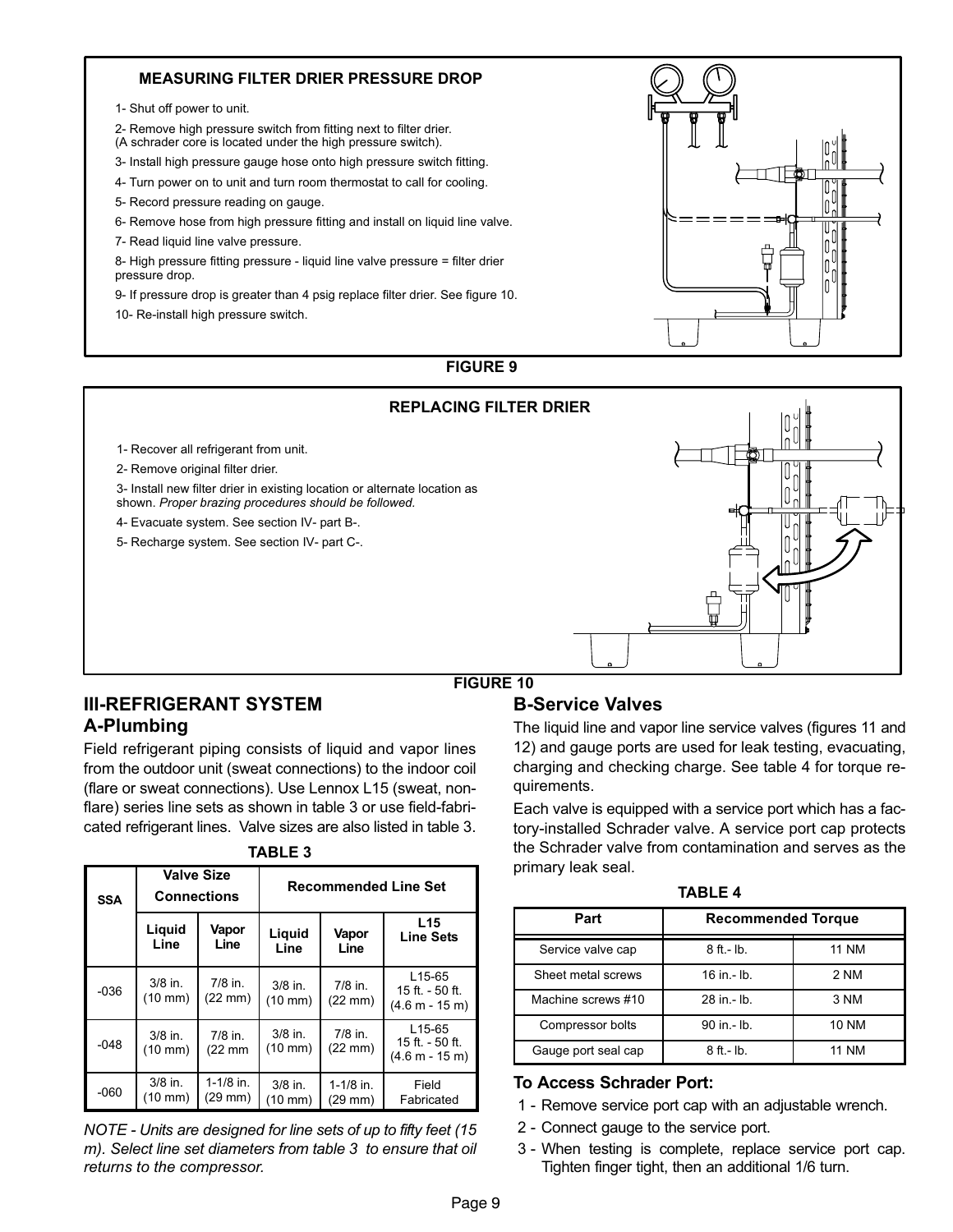### <span id="page-9-0"></span>To Open Service Valve:

- 1 − Remove the stem cap with an adjustable wrench.
- 2 − Use a service wrench with a hex−head extension to back the stem out counterclockwise as far as it will go. NOTE − Use a 3/16" hex head extension for 3/8" line sizes.
- 3 − Replace the stem cap. Tighten finger tight, then tighten an additional 1/6 turn.

# To Close Service Valve:

- 1 Remove the stem cap with an adjustable wrench.
- 2 − Use a service wrench with a hex−head extension to turn the stem clockwise to seat the valve. Tighten the stem firmly.

NOTE − Use a 3/16" hex head extension for 3/8" line sizes.

 3 − Replace the stem cap. Tighten finger tight, then tighten an additional 1/6 turn.



FIGURE 11

# Vapor Line Ball Valve – All Units

Vapor line service valves function the same way as the other valves, the difference is in the construction. These valves are not rebuildable. If a valve has failed, you must replace it. A ball valve is illustrated in figure 12.

The ball valve is equipped with a service port with a factory− installed Schrader valve. A service port cap protects the Schrader valve from contamination and assures a leak− free seal.



# IV−CHARGING

Units are factory charged with the amount of R410A refrigerant indicated on the unit rating plate. This charge is based on a matching indoor coil and outdoor coil with 15 ft. (4.6m) line set. For varying lengths of line set, refer to table 5 for refrigerant charge adjustment.

### TABLE 5

| <b>Liquid Line Set</b> | Oz. per 5 ft. (grams per 1.5m) adjust |
|------------------------|---------------------------------------|
| <b>Diameter</b>        | from $15$ ft. (4.6 m) line set*       |
| $3/8$ in.              | 3 ounces per 5 feet                   |
| $(10 \text{ mm})$      | (85 g per 1.5 m)                      |

\*If line length is greater than 15 ft. (4.6 m), add this amount. If line length is less than 15 ft. (4.6 m), subtract this amount. A−Leak Testing

After the line set has been connected to the indoor and outdoor units, check the line set connections and indoor unit for leaks.

# **A WARNING**



Fire, Explosion and Personal Safety Hazard.

Failure to follow this warning could result in damage, personal injury or death.

Never use oxygen to pressurize or purge refrigeration lines. Oxygen, when exposed to a spark or open flame, can cause damage by fire and / or an explosion, that can result in personal injury or death.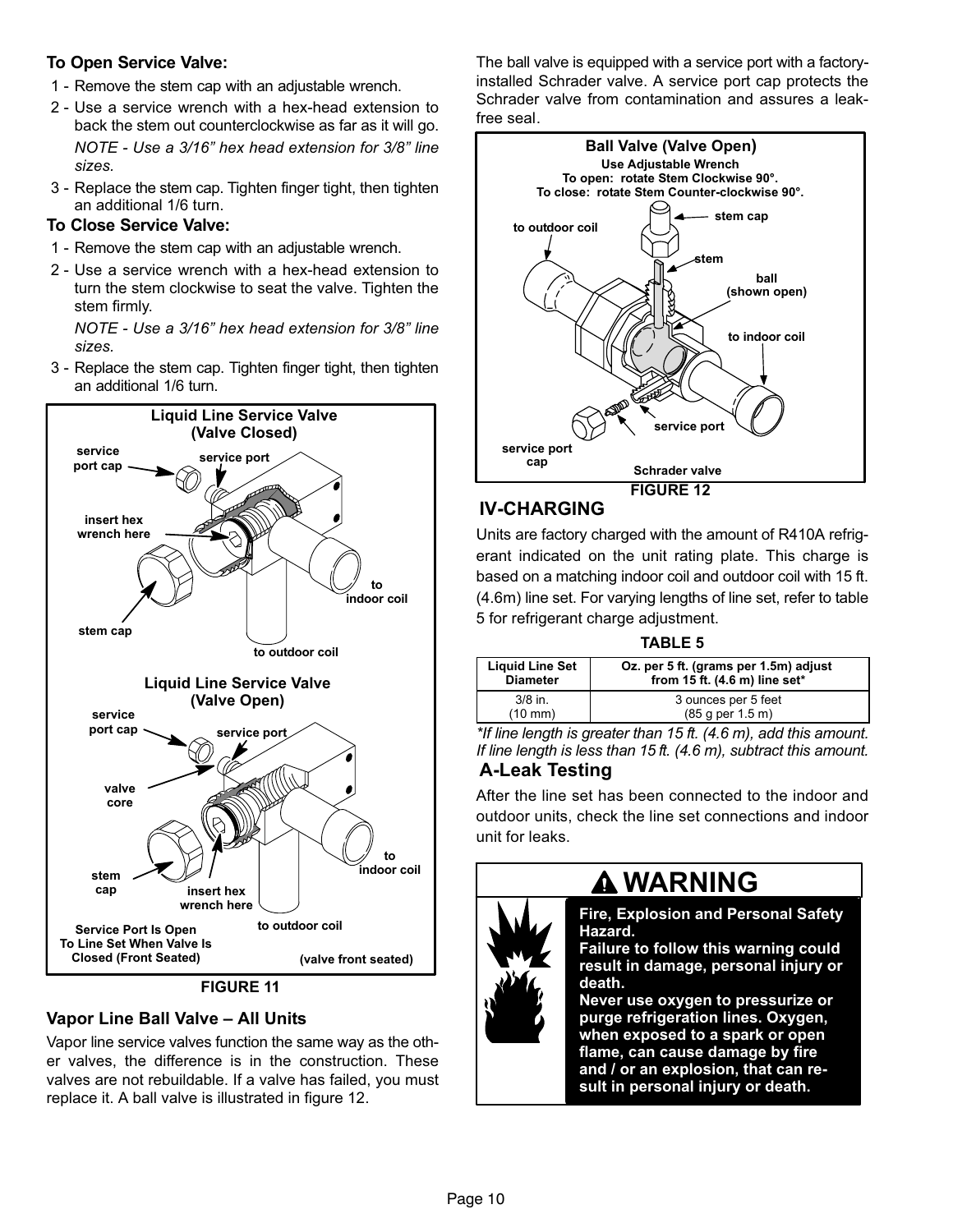# **A WARNING**

Danger of explosion!

<span id="page-10-0"></span>

When using a high pressure gas such as dry nitrogen to pressurize a refrigerant or air conditioning system, use a regulator that can control the pressure down to 1 or 2 psig (6.9 to 13.8 kPa).

### Using an Electronic Leak Detector

- 1 Connect the high pressure hose of the manifold gauge set to the vapor valve service port. (Normally, the high pressure hose is connected to the liquid line port, however, connecting it to the vapor port helps to protect the manifold gauge set from damage caused by high pressure.)
- 2 − With both manifold valves closed, connect the cylinder of R410A refrigerant. Open the valve on the R410A cylinder (vapor only).
- 3 − Open the high pressure side of the manifold to allow R410A into the line set and indoor unit. Weigh in a trace amount of R410A. [A trace amount is a maximum of 2 ounces (57 g) refrigerant or 3 pounds (31 kPa) pressure.] Close the valve on the R410A cylinder and the valve on the high pressure side of the manifold gauge set. Disconnect R410A cylinder.
- 4 − Connect a cylinder of nitrogen with a pressure regulating valve to the center port of the manifold gauge set.
- 5 − Adjust nitrogen pressure to 150 psig (1034 kPa). Open the valve on the high side of the manifold gauge set in order to pressurize the line set and the indoor coil.
- 6 − After a few minutes, open a refrigerant port to check that an adequate amount of refrigerant has been added for detection (refrigerant requirements will vary with line lengths). Check all joints for leaks. Purge nitrogen and R410A mixture. Correct any leaks and recheck.

# B−Evacuating the System

Evacuating the system of noncondensables is critical for proper operation of the unit. Noncondensables are defined as any gas that will not condense under temperatures and pressures present during operation of an air conditioning system. Noncondensables and water vapor combine with refrigerant to produce substances that corrode copper piping and compressor parts.

NOTE − This evacuation process is adequate for a new installation with clean and dry lines. If excessive moisture is present, the evacuation process may be required more than once.

# **AIMPORTANT**

Use a thermocouple or thermistor electronic vacuum gauge that is calibrated in microns. Use an instrument that reads from 50 microns to at least 10,000 microns.

- 1 Connect manifold gauge set to the service valve ports :
	- low pressure gauge to vapor line service valve
	- high pressure gauge to liquid line service valve
- 2 − Connect micron gauge.
- 3 − Connect the vacuum pump (with vacuum gauge) to the center port of the manifold gauge set.
- 4 − Open both manifold valves and start the vacuum pump.
- 5 Evacuate the line set and indoor unit to an **absolute** pressure of 23,000 microns (29.01 inches of mercury). During the early stages of evacuation, it is desirable to close the manifold gauge valve at least once to determine if there is a rapid rise in absolute pressure. A rapid rise in pressure indicates a relatively large leak. If this occurs, repeat the leak testing procedure.

NOTE - The term absolute pressure means the total actual pressure within a given volume or system, above the absolute zero of pressure. Absolute pressure in a vacuum is equal to atmospheric pressure minus vacuum pressure.

 6 − When the absolute pressure reaches 23,000 microns (29.01 inches of mercury), close the manifold gauge valves, turn off the vacuum pump and disconnect the manifold gauge center port hose from vacuum pump. Attach the manifold center port hose to a nitrogen cylinder with pressure regulator set to 150 psig (1034 kPa) and purge the hose. Open the manifold gauge valves to break the vacuum in the line set and indoor unit. Close the manifold gauge valves.

# **A CAUTION**

Danger of Equipment Damage. Avoid deep vacuum operation. Do not use compressors to evacuate a system. Extremely low vacuums can cause internal arcing and compressor failure. Damage caused by deep vacuum operation will void warranty.

7 - Shut off the nitrogen cylinder and remove the manifold gauge hose from the cylinder. Open the manifold gauge valves to release the nitrogen from the line set and indoor unit.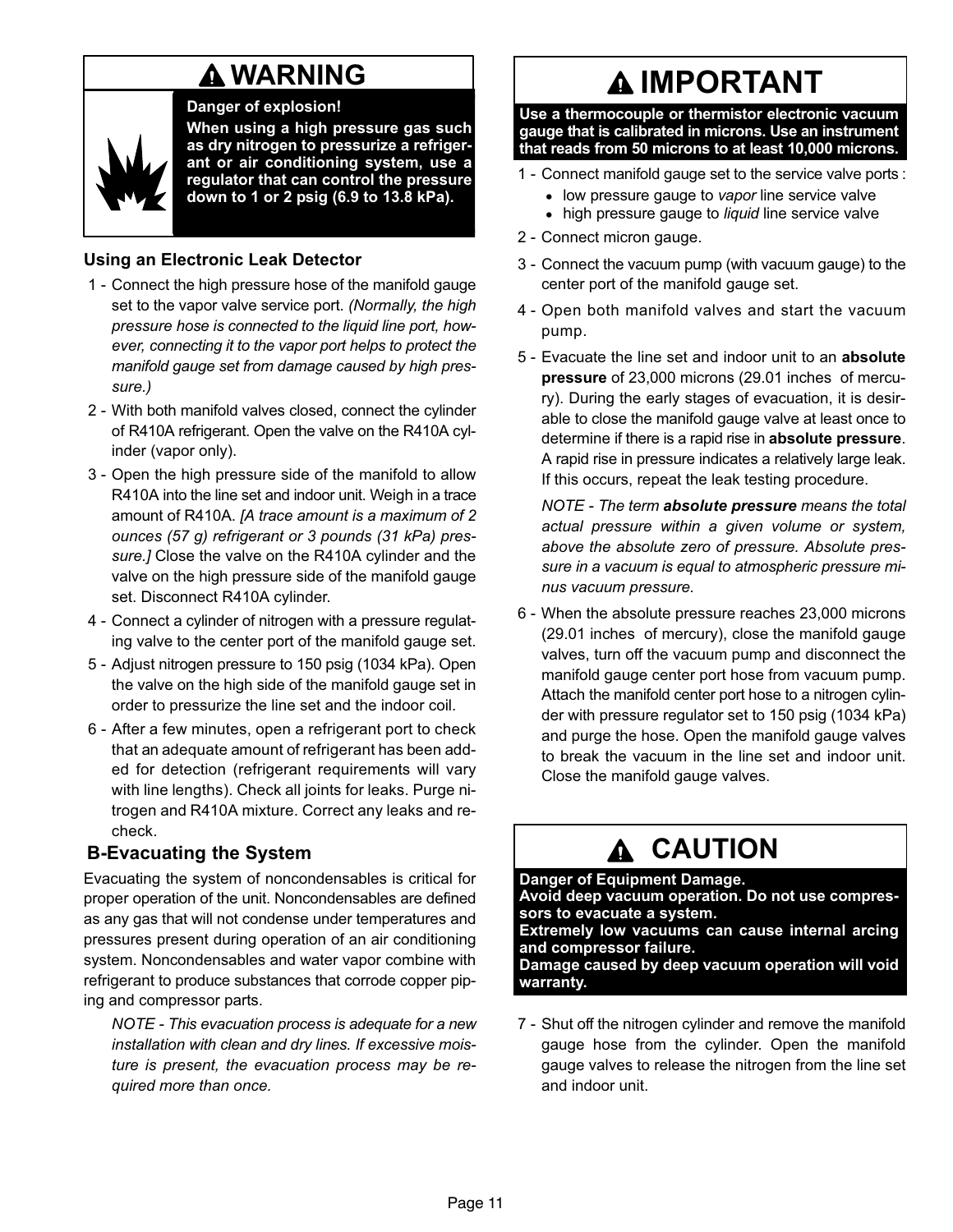- <span id="page-11-0"></span>8 - Reconnect the manifold gauge to the vacuum pump, turn the pump on, and continue to evacuate the line set and indoor unit until the absolute pressure does not rise above 500 microns (29.9 inches of mercury) within a 20−minute period after shutting off the vacuum pump and closing the manifold gauge valves.
- 9 When the absolute pressure requirement above has been met, disconnect the manifold hose from the vacuum pump and connect it to an upright cylinder of R410A refrigerant. Open the manifold gauge valves to break the vacuum from 1 to 2 psig positive pressure in the line set and indoor unit. Close manifold gauge valves and shut off the R410A cylinder and remove the manifold gauge set.

# C−Charging

# **AIMPORTANT**

#### Mineral oils are not compatible with R410A. If oil must be added, it must be a polyol ester oil.

The compressor is charged with sufficient polyolester oil for line set lengths up to 50 ft. If line set lengths longer than 50 ft. will be required, add 1 ounce of oil for evger man 50 it. will be required, add 1 odnce of oil for every additional 10 ft. of line set. Do not add any more than<br>7 oz. of oil. Copeland has approved Mobil EAL™ Arctic 7 oz. of oil. Copeland has approved Mobil EAL<sup>™</sup> Arctic 22CC and ICI EMKARATE<sup>™</sup> RL32CF for use with these compressors when oil must be added in the field.

### Weighing in the Charge TXV Systems – Outdoor Temp <  $65^{\circ}$ F (18 $^{\circ}$ C)

If the system is void of refrigerant, or if the outdoor ambient temperature is cool, the refrigerant charge should be weighed into the unit. Do this after any leaks have been repaired.

- 1 Recover the refrigerant from the unit.
- 2 − Conduct a leak check, then evacuate as previously outlined.
- 3 − Weigh in the unit nameplate charge.

If weighing facilities are not available or if you are charging the unit during warm weather, follow one of the other procedures outlined below.

### Subcooling Method Outdoor Temp. < 65°F (18°C)

When the outdoor ambient temperature is below 65°F (18°C), use the subcooling method to charge the unit. It may be necessary to restrict the air flow through the outdoor coil to achieve pressures in the 325−375 psig (2240−2585 kPa) range. These higher pressures are necessary for checking the charge. Block equal sections of air intake panels and move obstructions sideways until the liquid pressure is in the 325−375 psig (2240−2585 kPa) range. See figure 13.





- 1 − With the manifold gauge hose still on the liquid service port and the unit operating stably, use a digital thermometer to record the liquid line temperature.
- 2 At the same time, record the liquid line pressure reading.
- 3 − Use a temperature/pressure chart for R410A to determine the saturation temperature for the liquid line pressure reading. See table [9.](#page-13-0)
- 4 − Subtract the liquid line temperature from the saturation temperature (according to the chart) to determine subcooling. (Saturation temperature − Liquid line temperature = Subcooling)
- 5 Compare the subcooling value with those in table 6. If subcooling is greater than shown, recover some refrigerant. If subcooling is less than shown, add some refrigerant. Be aware of the R410A refrigerant cylinder. It will be light maroon−colored. Refrigerant should be added through the vapor line valve in the liquid state. Some R410A cylinders are equipped with a dip tube that allows you to draw liquid refrigerant from the bottom of the cylinder without turning the cylinder upside−down. The cylinder will be marked if it is equipped with a dip tube.

TABLE 6 Subcooling Values for Charging

| <b>Model Number</b> | <b>Second Stage (High Capacity)</b><br><b>Subcooling Values</b><br>Saturation Temp. - Liquid Line Temp. °F (°C) |
|---------------------|-----------------------------------------------------------------------------------------------------------------|
| SSA-036             | $10.0 \pm 1 (5.6 \pm .5)$                                                                                       |
| SSA-048             | $10.0 + 1(5.6 + .5)$                                                                                            |
| SSA-060             | $7 + 1(3.9 + .5)$                                                                                               |

The following procedure is intended as a general guide and is for use on expansion valve systems only. For best results, indoor temperature should be 70°F (21°C) to 80°F (26°C). Monitor system pressures while charging.

- 1 − Record outdoor ambient temperature using a digital thermometer.
- 2 − Attach high pressure gauge set and operate unit for several minutes to allow system pressures to stabilize.
- 3 − Compare stabilized pressures with those provided in table [8](#page-12-0), "Normal Operating Pressures." Minor variations in these pressures may be expected due to differences in installations. Significant differences could mean that the system is not properly charged or that a problem exists with some component in the system. Pressures higher than those listed indicate that the system is overcharged. Pressures lower than those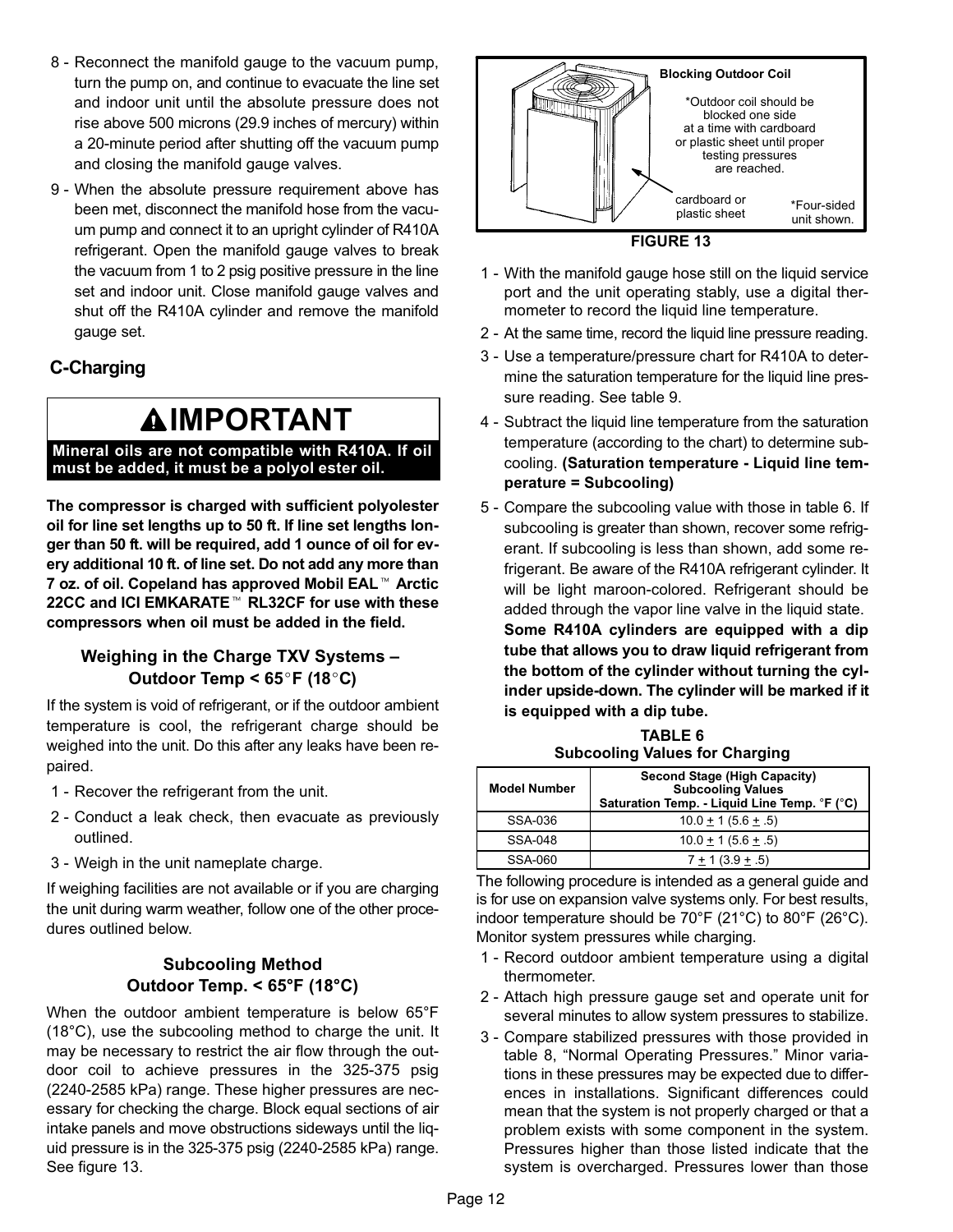<span id="page-12-0"></span>listed indicate that the system is undercharged. A temperature/pressure chart for R410A refrigerant is provided in table 5 for your convenience. Verify adjusted charge using the approach method.

#### Approach Method

- 4 − Use the same digital thermometer you used to check the outdoor ambient temperature to check the liquid line temperature.
- 5 − The difference between the ambient and liquid temperatures should match values given in table 7. If the values don't agree with the those in table 7, add refrigerant to lower the approach temperature, or recover refrigerant from the system to increase the approach temperature. Be aware of the R410A refrigerant cylinder. It will be light maroon−colored. Refrigerant should be added through the vapor valve in the liquid state. Some R410A cylinders are equipped with a dip tube which allows you to draw liquid refrigerant from the bottom of the cylinder without turning the cylinder upside−down. The cylinder will be marked if it is equipped with a dip tube.

#### TABLE 7 APPROACH TEMPERATURES

| <b>Model Number</b> | <b>High Capacity Approach Temperature</b><br>Liquid Line Temp. - Outdoor Ambient °F (°C) |
|---------------------|------------------------------------------------------------------------------------------|
| SSA-036             | $6.2 + 1(3.5 + .5)$                                                                      |
| SSA-048             | $6.0 + 1(3.3 + .5)$                                                                      |
| SSA-060             | $10.0 + 1(5.6 + .5)$                                                                     |

NOTE − For best results, the same electronic thermometer should be used to check both outdoor ambient and liquid line temperatures.

# **A IMPORTANT**

Use table 8 to perform maintenance checks. Table 8 is not a procedure for charging the system. Minor variations in these pressures may be due to differences in installations. Significant deviations could mean that the system is not properly charged or that a problem exists with some component in the system.

# $\spadesuit$  IMPORTANT

REFRIGERANT SHOULD BE ADDED THROUGH THE VAPOR VALVE IN THE LIQUID STATE.

### D−Oil Charge

Refer to compressor nameplate.

#### TABLE 8 NORMAL OPERATING PRESSURES (Liquid ±10 and Suction ±5 psig)

| <b>First Stage (Low Capacity)</b>          |        |                              |        |       |        |       |
|--------------------------------------------|--------|------------------------------|--------|-------|--------|-------|
| Outdoor Coil Entering Air Temp. °F<br>(°C) | 036H4  |                              | 048H4  |       | 060H4  |       |
|                                            | Liquid | Vapor                        | Liquid | Vapor | Liquid | Vapor |
| 65 (18.3)                                  | 224    | 135                          | 216    | 138   | 233    | 143   |
| 75 (23.9)                                  | 258    | 139                          | 249    | 140   | 270    | 145   |
| 85 (29.4)                                  | 300    | 143                          | 288    | 143   | 312    | 147   |
| 95(35.0)                                   | 342    | 147                          | 332    | 145   | 358    | 147   |
| 105 (40.6)                                 | 395    | 148                          | 380    | 147   | 407    | 149   |
| 115(46.1)                                  | 451    | 149                          | 430    | 150   | 456    | 150   |
|                                            |        | Second Stage (High Capacity) |        |       |        |       |
| Outdoor Coil Entering Air Temp. °F<br>(°C) | 036H4  |                              | 048H4  |       | 060H4  |       |
|                                            | Liquid | Vapor                        | Liquid | Vapor | Liquid | Vapor |
| 65 (18.3)                                  | 233    | 131                          | 226    | 132   | 251    | 127   |
| 75 (23.9)                                  | 266    | 134                          | 261    | 135   | 291    | 135   |
| 85 (29.4)                                  | 306    | 137                          | 301    | 137   | 334    | 141   |
| 95 (35.0)                                  | 361    | 141                          | 347    | 140   | 375    | 142   |
| 105 (40.6)                                 | 401    | 142                          | 395    | 142   | 434    | 146   |
| 115(46.1)                                  | 455    | 144                          | 448    | 145   | 487    | 149   |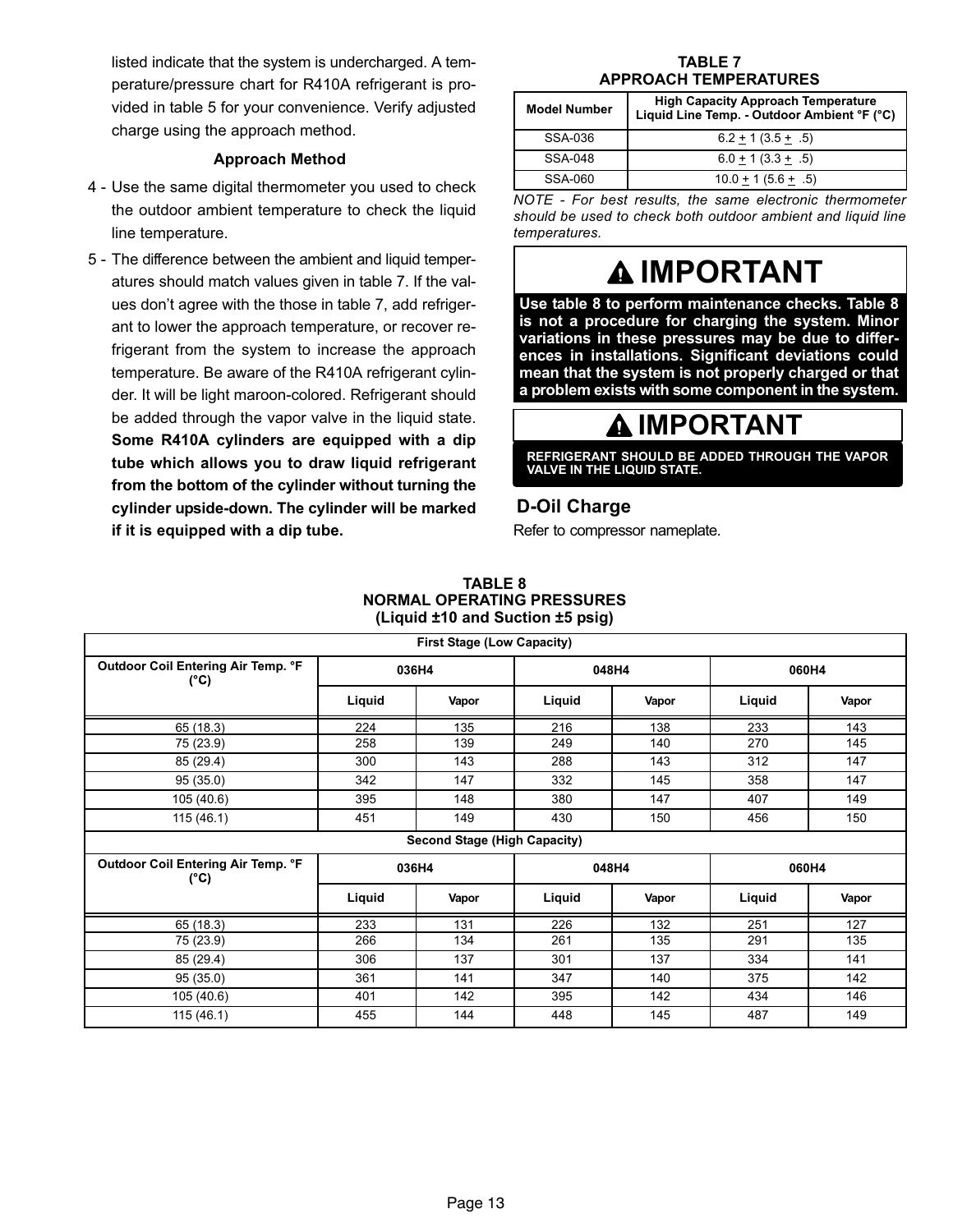TABLE 9 R410A Temperature/Pressure Chart

<span id="page-13-0"></span>

| <b>Temperature</b><br>$\mathsf{P}$ | <b>Pressure</b><br>Psig | <b>Temperature</b><br>°F | <b>Pressure</b><br>Psig | <b>Temperature</b><br>°F | <b>Pressure</b><br>Psig | <b>Temperature</b><br>$\mathsf{P}$ | <b>Pressure</b><br>Psig |
|------------------------------------|-------------------------|--------------------------|-------------------------|--------------------------|-------------------------|------------------------------------|-------------------------|
| 32                                 | 100.8                   | 63                       | 178.5                   | 94                       | 290.8                   | 125                                | 445.9                   |
| 33                                 | 102.9                   | 64                       | 181.6                   | 95                       | 295.1                   | 126                                | 451.8                   |
| 34                                 | 105.0                   | 65                       | 184.3                   | 96                       | 299.4                   | 127                                | 457.6                   |
| 35                                 | 107.1                   | 66                       | 187.7                   | 97                       | 303.8                   | 128                                | 463.5                   |
| 36                                 | 109.2                   | 67                       | 190.9                   | 98                       | 308.2                   | 129                                | 469.5                   |
| 37                                 | 111.4                   | 68                       | 194.1                   | 99                       | 312.7                   | 130                                | 475.6                   |
| $\overline{38}$                    | 113.6                   | 69                       | 197.3                   | 100                      | 317.2                   | $\frac{1}{131}$                    | 481.6                   |
| 39                                 | 115.8                   | $\overline{70}$          | 200.6                   | 101                      | 321.8                   | 132                                | 487.8                   |
| 40                                 | 118.0                   | 71                       | 203.9                   | 102                      | 326.4                   | 133                                | 494.0                   |
| 41                                 | 120.3                   | 72                       | 207.2                   | 103                      | 331.0                   | 134                                | 500.2                   |
| 42                                 | 122.6                   | 73                       | 210.6                   | 104                      | 335.7                   | 135                                | 506.5                   |
| 43                                 | 125.0                   | 74                       | 214.0                   | 105                      | 340.5                   | 136                                | 512.9                   |
| 44                                 | 127.3                   | 75                       | 217.4                   | 106                      | 345.3                   | 137                                | 519.3                   |
| 45                                 | 129.7                   | 76                       | 220.9                   | 107                      | 350.1                   | 138                                | 525.8                   |
| 46                                 | 132.2                   | 77                       | 224.4                   | 108                      | 355.0                   | 139                                | 532.4                   |
| 47                                 | 134.6                   | 78                       | 228.0                   | 109                      | 360.0                   | 140                                | 539.0                   |
| 48                                 | 137.1                   | $\overline{79}$          | 231.6                   | 110                      | 365.0                   | 141                                | 545.6                   |
| 49                                 | 139.6                   | 80                       | 235.3                   | 111                      | 370.0                   | 142                                | 552.3                   |
| 50                                 | 142.2                   | 81                       | 239.0                   | 112                      | 375.1                   | 143                                | 559.1                   |
| 51                                 | 144.8                   | 82                       | 242.7                   | 113                      | 380.2                   | 144                                | 565.9                   |
| 52                                 | 147.4                   | 83                       | 246.5                   | 114                      | 385.4                   | 145                                | 572.8                   |
| 53                                 | 150.1                   | 84                       | 250.3                   | 115                      | 390.7                   | 146                                | 579.8                   |
| 54                                 | 152.8                   | 85                       | 254.1                   | 116                      | 396.0                   | 147                                | 586.8                   |
| $\overline{55}$                    | 155.5                   | 86                       | 258.0                   | $\frac{1}{117}$          | 401.3                   | 148                                | 593.8                   |
| 56                                 | 158.2                   | 87                       | 262.0                   | 118                      | 406.7                   | 149                                | 601.0                   |
| 57                                 | 161.0                   | 88                       | 266.0                   | 119                      | 412.2                   | 150                                | 608.1                   |
| 58                                 | 163.9                   | 89                       | 270.0                   | 120                      | 417.7                   | 151                                | 615.4                   |
| 59                                 | 166.7                   | 90                       | 274.1                   | 121                      | 423.2                   | 152                                | 622.7                   |
| 60                                 | 169.6                   | 91                       | 278.2                   | 122                      | 428.8                   | 153                                | 630.1                   |
| 61                                 | 172.6                   | 92                       | 282.3                   | 123                      | 434.5                   | 154                                | 637.5                   |
| 62                                 | 195.5                   | 93                       | 286.5                   | 124                      | 440.2                   | 155                                | 645.0                   |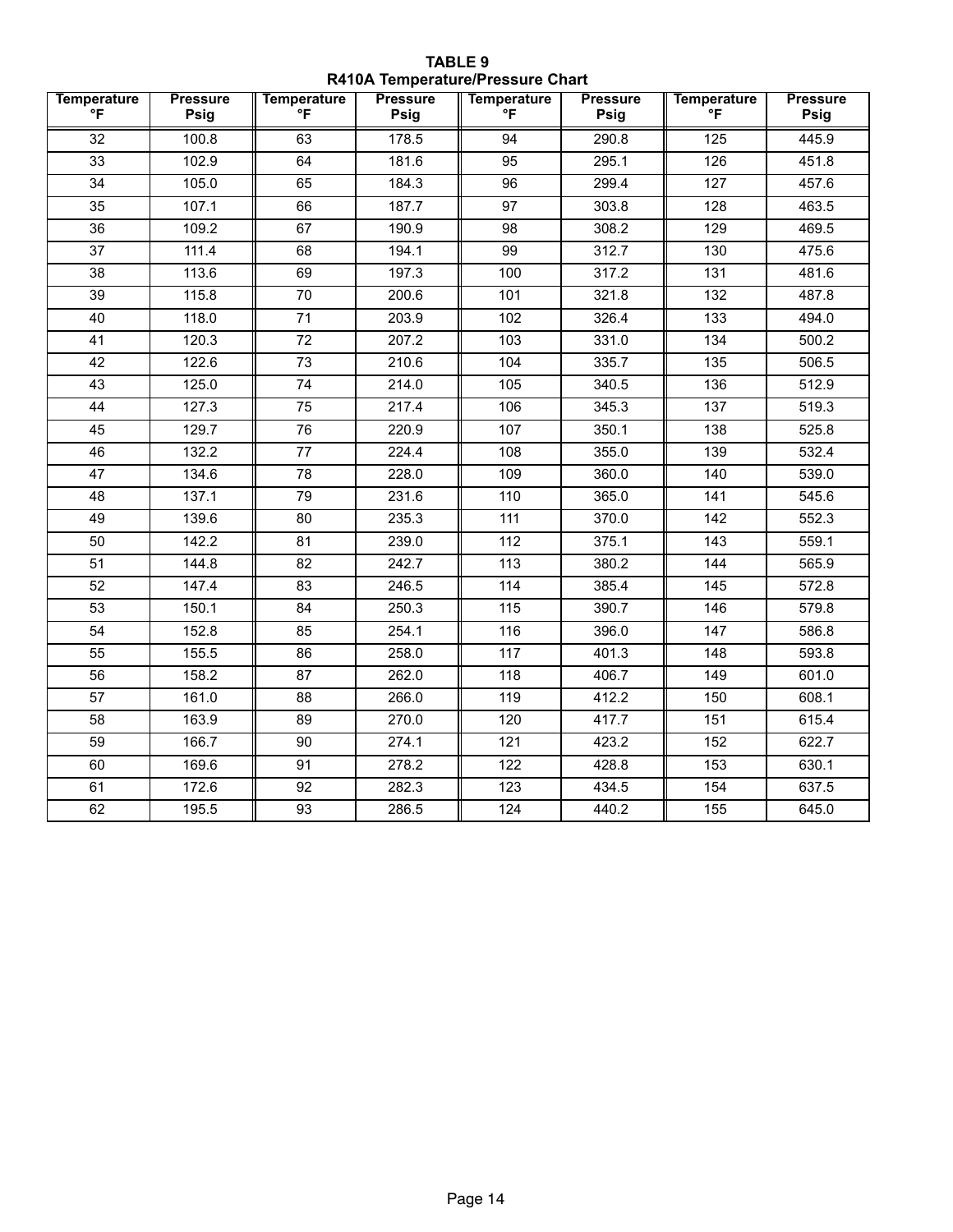### VI−MAINTENANCE

# **AWARNING**

Polyol ester (POE) oils used with R410A refrigerant absorb moisture very quickly. It is very important that the refrigerant system be kept closed as much as possible. DO NOT remove line set caps or service valve stub caps until you are ready to make connections.

# **AIMPORTANT**

#### USE RECOVERY MACHINE RATED FOR R410A REFRIGERANT.

If the SSA system must be opened for any kind of service, such as compressor or filter drier replacement, you must take extra precautions to prevent moisture from entering the system. The following steps will help to minimize the amount of moisture that enters the system during recovery of R410A.

- 1 − Use a regulator−equipped nitrogen cylinder to break the system vacuum. Do not exceed 5 psi. The dry nitrogen will fill the system, purging any moisture.
- 2 Remove the faulty component and quickly seal the system (using tape or some other means) to prevent additional moisture from entering the system.
- 3 − Do not remove the tape until you are ready to install new component. Quickly install the replacement component.
- 4 − Evacuate the system to remove any moisture and other non−condensables.

The SSA system MUST be checked for moisture anytime the system is opened.

Any moisture not absorbed by the polyol ester oil can be removed by triple evacuation. Moisture that has been absorbed by the compressor oil can be removed by replacing the filter drier.

# IMPORTANT

Evacuation of system only will not remove moisture from oil. Filter drier must be replaced to eliminate moisture from POE oil.

# **AWARNING**



Electric shock hazard. Can cause injury or death. Before attempting to perform any service or maintenance, turn the electrical power to unit OFF at disconnect switch(es). Unit may have multiple power supplies.

Maintenance and service must be performed by a qualified installer or service agency. At the beginning of each cooling season, the system should be checked as follows:

- 1 Clean and inspect the outdoor coil. The coil may be flushed with a water hose. Ensure the power is turned off before you clean the coil.
- 2 − Condenser fan motor is prelubricated and sealed. No further lubrication is needed.
- 3 − Visually inspect connecting lines and coils for evidence of oil leaks.
- 4 − Check wiring for loose connections.
- 5 Check for correct voltage at unit (unit operating).
- 6 − Check amp−draw on condenser fan motor.

NOTE − If owner complains of insufficient cooling, the unit should be gauged and refrigerant charge checked. Refer to section on refrigerant charging in this instruction.

### Indoor Coil

- 1 Clean coil, if necessary.
- 2 − Check connecting lines and coils for evidence of oil leaks.
- 3 − Check condensate line and clean, if necessary.

#### Indoor Unit

- 1 Clean or change filters.
- 2 − Adjust blower speed for cooling. Measure the pressure drop over the coil to determine the correct blower CFM. Refer to the unit information service manual for pressure drop tables and procedure.
- 3 − Belt Drive Blowers − Check belt for wear and proper tension.
- 4 − Check all wiring for loose connections
- 5 − Check for correct voltage at unit (blower operating).
- 6 − Check amp−draw on blower motor.